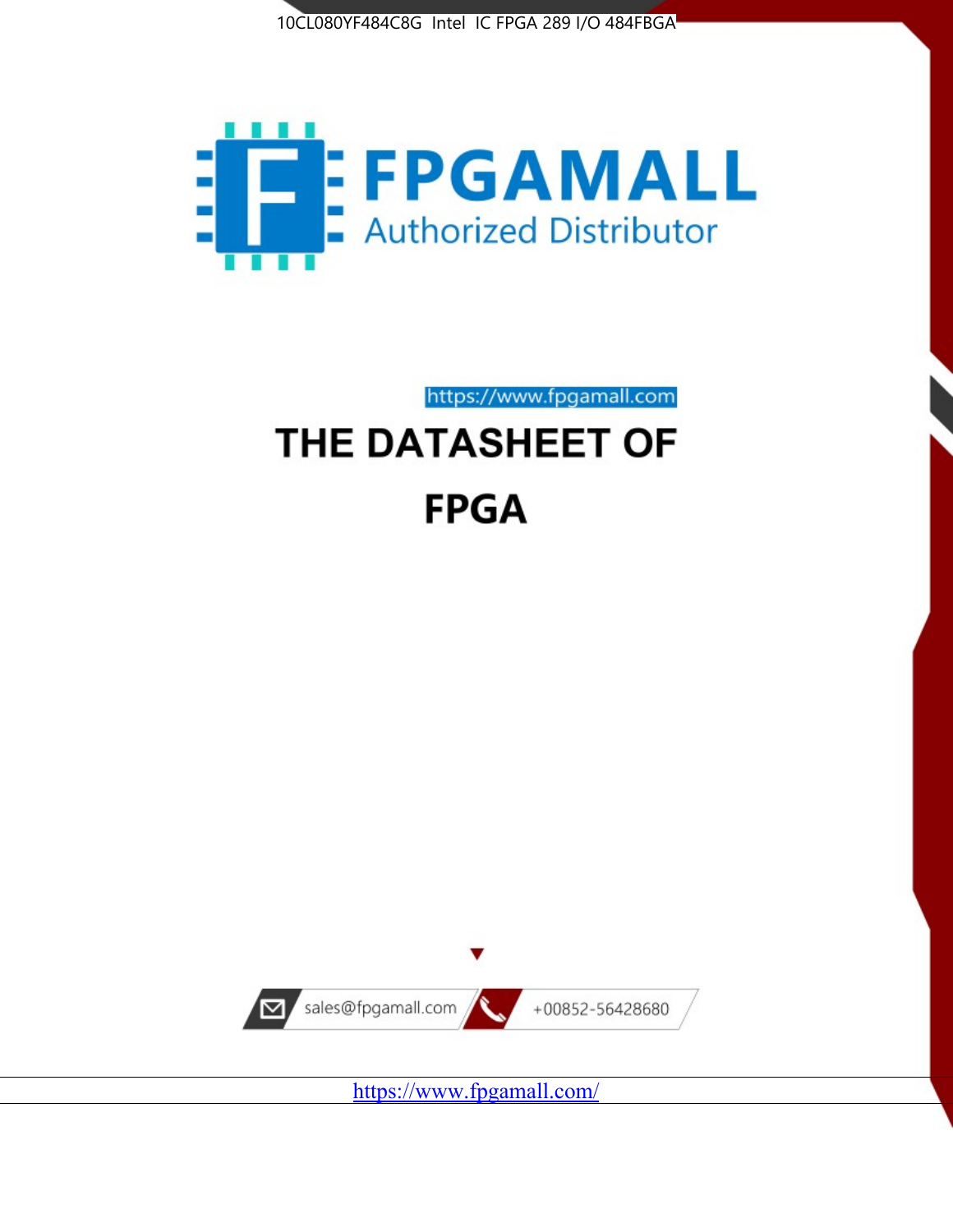10CL080YF484C8G Intel IC FPGA 289 I/O 484FBGA



# **Intel® Cyclone® 10 LP Device Overview**



**C10LP51001 | 2020.05.21** Latest document on the web: **[PDF](https://www.intel.com/content/dam/www/programmable/us/en/pdfs/literature/hb/cyclone-10/c10lp-51001.pdf)** | **[HTML](https://www.intel.com/content/www/us/en/programmable/documentation/hci1490246873896.html)**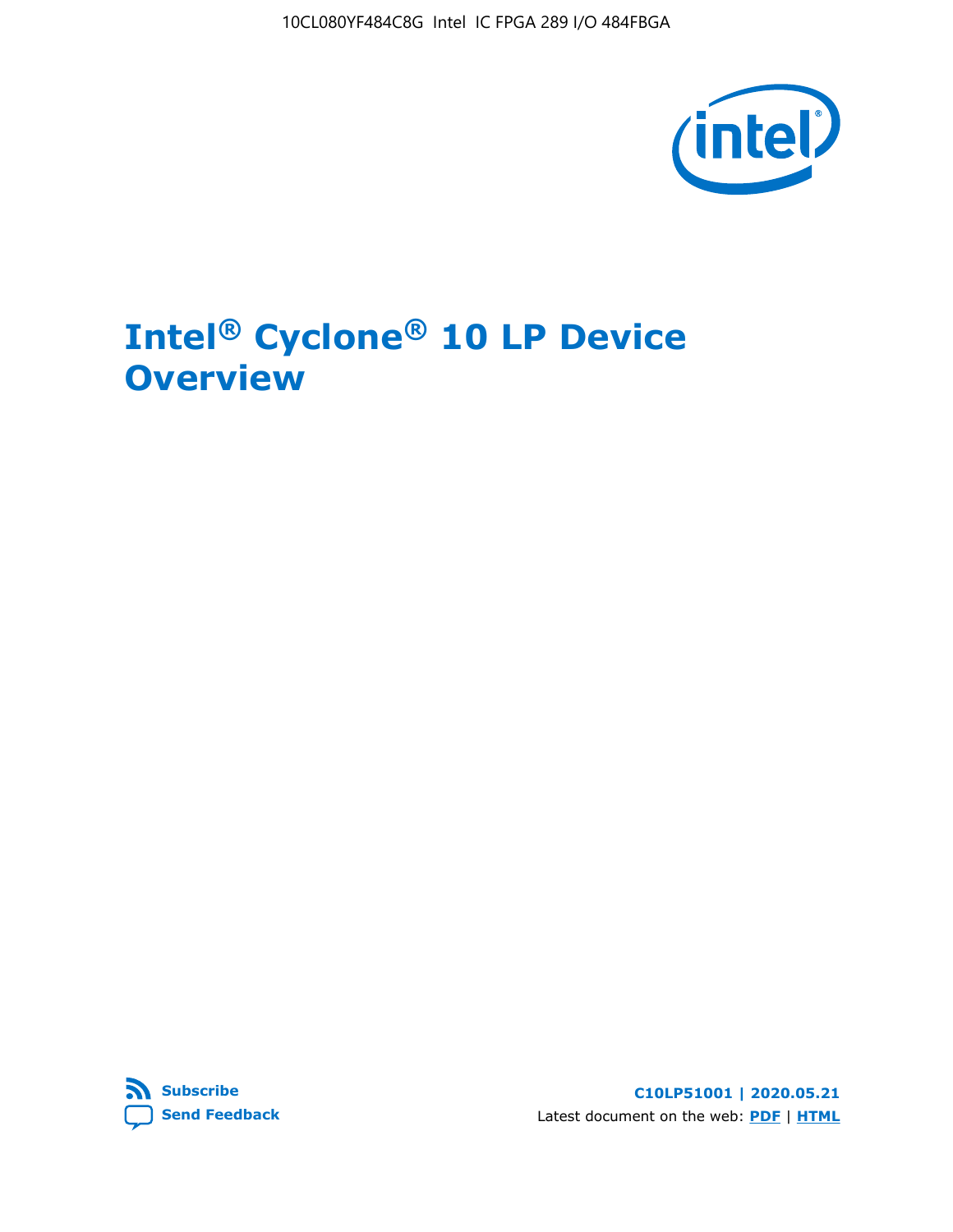

**Contents** 

## **Contents**

| Document Revision History for Intel Cyclone 10 LP Device Overview10 |  |
|---------------------------------------------------------------------|--|
|                                                                     |  |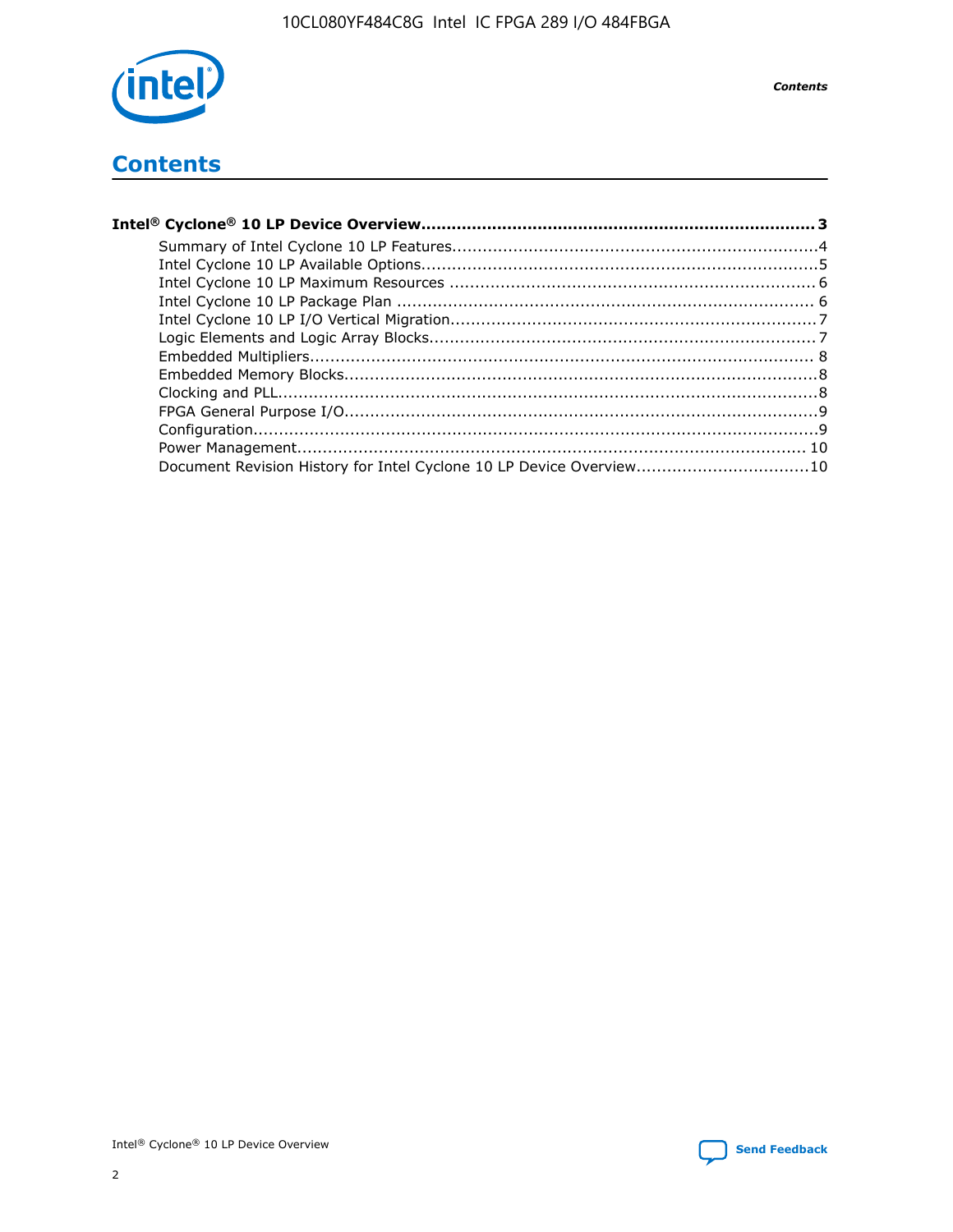**C10LP51001 | 2020.05.21 [Send Feedback](mailto:FPGAtechdocfeedback@intel.com?subject=Feedback%20on%20Intel%20Cyclone%2010%20LP%20Device%20Overview%20(C10LP51001%202020.05.21)&body=We%20appreciate%20your%20feedback.%20In%20your%20comments,%20also%20specify%20the%20page%20number%20or%20paragraph.%20Thank%20you.)**



# **Intel® Cyclone® 10 LP Device Overview**

The Intel® Intel Cyclone® 10 LP FPGAs are optimized for low cost and low static power, making them ideal for high-volume and cost-sensitive applications.

Intel Cyclone 10 LP devices provide a high density sea of programmable gates, onboard resources, and general purpose I/Os. These resources satisfies the requirements of I/O expansion and chip-to-chip interfacing. The Intel Cyclone 10 LP architecture suits smart and connected end applications across many market segments:

- Industrial and automotive
- Broadcast, wireline, and wireless
- Compute and storage
- Government, military, and aerospace
- Medical, consumer, and smart energy

The free but powerful Intel Quartus® Prime Lite Edition software suite of design tools meets the requirements of several classes of users:

- Existing FPGA designers
- Embedded designers using the FPGA with Nios® II processor
- Students and hobbyists who are new to FPGA

Advanced users who require access to the full IP Base Suite can subscribe to the Intel Quartus Prime Standard Edition or purchase the license separately.

#### **Related Information**

- [Software Development Tools, Nios II Processor](https://www.altera.com/products/processors/design-tools.html) Provides more information about the Nios II 32-bit soft IP processor and Embedded Design Suite (EDS).
- [Intel Quartus Prime IP Base Suite](https://www.altera.com/products/intellectual-property/design/ip-base-suite.html)
- **[Intel Quartus Prime Editions](https://www.altera.com/products/design-software/fpga-design/quartus-prime/download.html)**

Intel Corporation. All rights reserved. Agilex, Altera, Arria, Cyclone, Enpirion, Intel, the Intel logo, MAX, Nios, Quartus and Stratix words and logos are trademarks of Intel Corporation or its subsidiaries in the U.S. and/or other countries. Intel warrants performance of its FPGA and semiconductor products to current specifications in accordance with Intel's standard warranty, but reserves the right to make changes to any products and services at any time without notice. Intel assumes no responsibility or liability arising out of the application or use of any information, product, or service described herein except as expressly agreed to in writing by Intel. Intel customers are advised to obtain the latest version of device specifications before relying on any published information and before placing orders for products or services.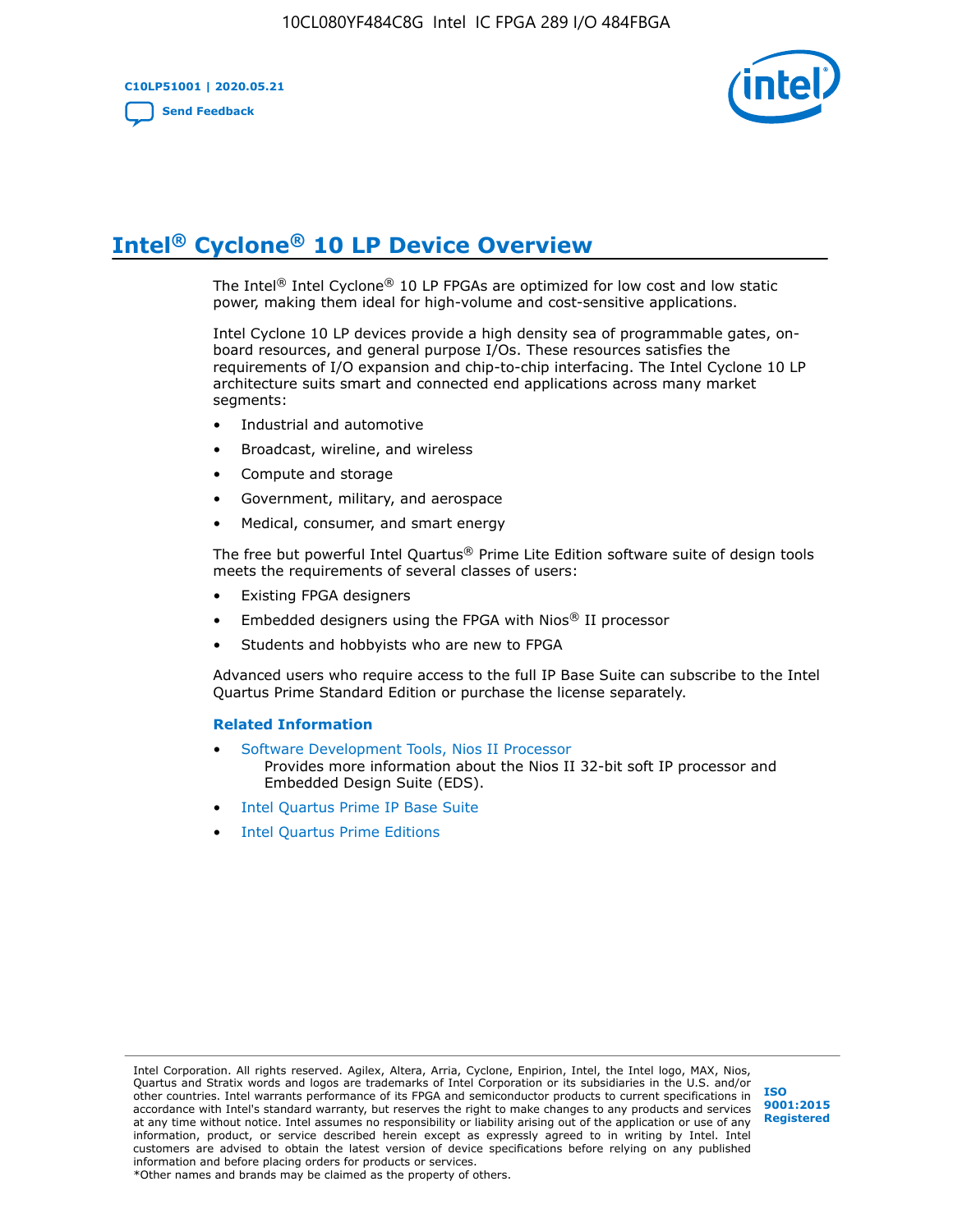

## **Summary of Intel Cyclone 10 LP Features**

### **Table 1. Summary of Features for Intel Cyclone 10 LP Devices**

| <b>Feature</b>                  | <b>Description</b>                                                                                                                                                                                                                                        |
|---------------------------------|-----------------------------------------------------------------------------------------------------------------------------------------------------------------------------------------------------------------------------------------------------------|
| Technology                      | Low-cost, low-power FPGA fabric<br>٠<br>1.0 V and 1.2 V core voltage options<br>Available in commercial, industrial, and automotive temperature grades                                                                                                    |
| Packaging                       | Several package types and footprints:<br>٠<br>- FineLine BGA (FBGA)<br>- Enhanced Thin Quad Flat Pack (EQFP)<br>- Ultra FineLine BGA (UBGA)<br>- Micro FineLine BGA (MBGA)<br>Multiple device densities with pin migration capability<br>RoHS6 compliance |
| Core architecture               | Logic elements (LEs)-four-input look-up table (LUT) and register<br>٠<br>Abundant routing/metal interconnect between all LEs<br>٠                                                                                                                         |
| Internal memory<br>blocks       | M9K-9-kilobits (Kb) of embedded SRAM memory blocks, cascadable<br>$\bullet$<br>Configurable as RAM (single-port, simple dual port, or true dual port), FIFO buffers, or ROM<br>$\bullet$                                                                  |
| Embedded multiplier<br>blocks   | One $18 \times 18$ or two 9 $\times$ 9 multiplier modes, cascadable<br>٠<br>Complete suite of DSP IPs for algorithmic acceleration<br>$\bullet$                                                                                                           |
| Clock networks                  | Global clocks that drive throughout entire device, feeding all device quadrants<br>٠<br>Up to 15 dedicated clock pins that can drive up to 20 global clocks<br>$\bullet$                                                                                  |
| Phase-locked loops<br>(PLLs)    | Up to four general purpose PLLs<br>٠<br>Provides robust clock management and synthesis<br>$\bullet$                                                                                                                                                       |
| General-purpose I/Os<br>(GPIOs) | Multiple I/O standards support<br>$\bullet$<br>Programmable I/O features<br>$\bullet$<br>True LVDS and emulated LVDS transmitters and receivers<br>$\bullet$<br>On-chip termination (OCT)<br>٠                                                            |
| SEU mitigation                  | SEU detection during configuration and operation                                                                                                                                                                                                          |
| Configuration                   | Active serial (AS), passive serial (PS), fast passive parallel (FPP)<br>٠<br>JTAG configuration scheme<br>$\bullet$<br>Configuration data decompression<br>Remote system upgrade<br>٠                                                                     |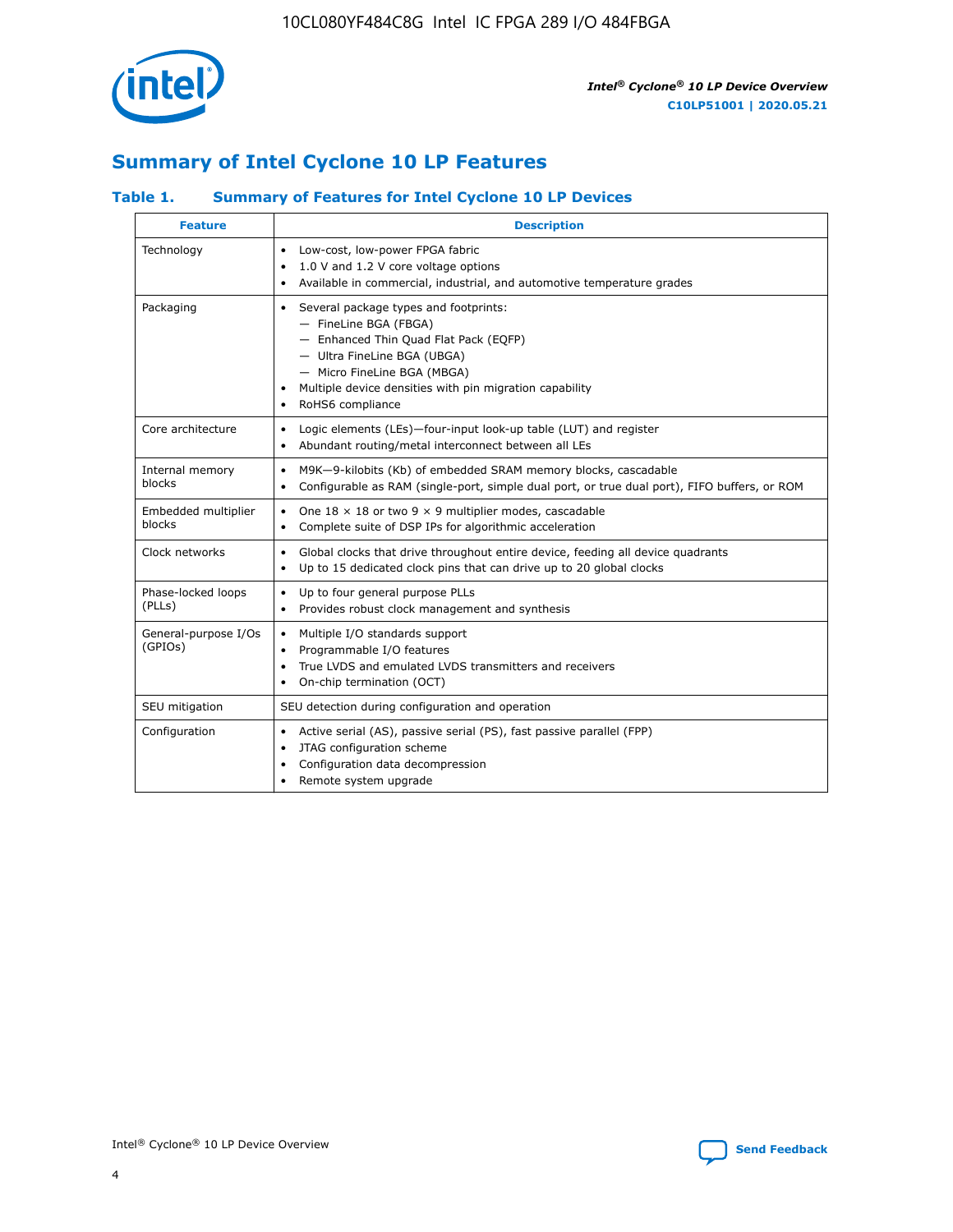*Intel® Cyclone® 10 LP Device Overview* **C10LP51001 | 2020.05.21**



## **Intel Cyclone 10 LP Available Options**

#### **Figure 1. Sample Ordering Code and Available Options for Intel Cyclone 10 LP Devices —Preliminary**



#### **Related Information**

#### [Extended Temperature Device Support](https://www.intel.com/content/www/us/en/products/programmable/temperature.html)

Lists the ordering part number of devices that support the extended industrial operating temperature, the devices' operational speed grade, and Intel Quartus Prime option to set for performing timing analysis at the extended junction temperature range.

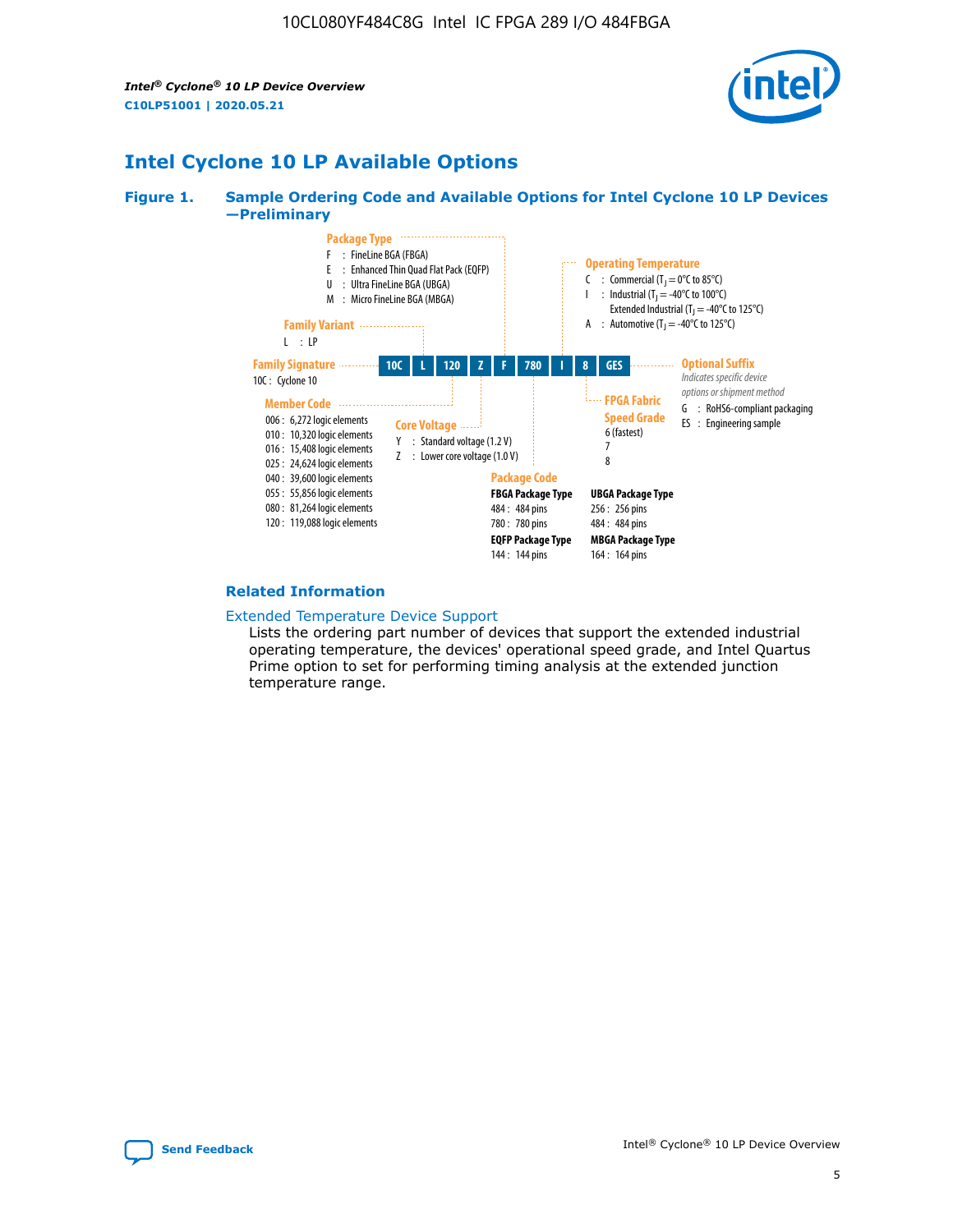

## **Intel Cyclone 10 LP Maximum Resources**

### **Table 2. Maximum Resource Counts for Intel Cyclone 10 LP Devices**

|                     | <b>Resource</b>           | <b>Device</b>  |                |                |                |                |                |                |                |
|---------------------|---------------------------|----------------|----------------|----------------|----------------|----------------|----------------|----------------|----------------|
|                     |                           | <b>10CL006</b> | <b>10CL010</b> | <b>10CL016</b> | <b>10CL025</b> | <b>10CL040</b> | <b>10CL055</b> | <b>10CL080</b> | <b>10CL120</b> |
| Logic Elements (LE) |                           | 6,272          | 10,320         | 15,408         | 24,624         | 39,600         | 55,856         | 81,264         | 119,088        |
| M9K                 | <b>Block</b>              | 30             | 46             | 56             | 66             | 126            | 260            | 305            | 432            |
| Memory              | Capacity<br>(Kb)          | 270            | 414            | 504            | 594            | 1,134          | 2,340          | 2,745          | 3,888          |
|                     | $18 \times 18$ Multiplier |                | 23             | 56             | 66             | 126            | 156            | 244            | 288            |
| <b>PLL</b>          |                           | 2              | 2              | 4              | 4              | $\overline{4}$ | 4              | $\overline{4}$ | 4              |
| Clock               |                           | 20             | 20             | 20             | 20             | 20             | 20             | 20             | 20             |
| Maximum I/O         |                           | 176            | 176            | 340            | 150            | 325            | 321            | 423            | 525            |
| Maximum LVDS        |                           | 65             | 65             | 137            | 52             | 124            | 132            | 178            | 230            |

## **Intel Cyclone 10 LP Package Plan**

#### **Table 3. Package Plan for Intel Cyclone 10 LP Devices**

The GPIO counts do not include the DCLK pins. The LVDS counts include DIFFIO and DIFFCLK pairs only-LVDS I/Os with both p and n pins. Refer to the related information.

| <b>Device</b> |                             | <b>Package</b>                     |              |             |                     |                             |             |                   |                     |                           |              |                             |             |
|---------------|-----------------------------|------------------------------------|--------------|-------------|---------------------|-----------------------------|-------------|-------------------|---------------------|---------------------------|--------------|-----------------------------|-------------|
|               | <b>Type</b>                 | M164                               | 164-pin MBGA | <b>U256</b> | 256-pin UBGA        | <b>U484</b><br>484-pin UBGA |             | E144              | 144-pin EQFP        | <b>F484</b>               | 484-pin FBGA | <b>F780</b><br>780-pin FBGA |             |
|               | <b>Size</b>                 | $8 \text{ mm} \times 8 \text{ mm}$ |              | mm          | $14$ mm $\times$ 14 | $19$ mm $\times$ 19<br>mm   |             | mm                | $22$ mm $\times$ 22 | $23$ mm $\times$ 23<br>mm |              | $29$ mm $\times$ 29<br>mm   |             |
|               | <b>Ball</b><br><b>Pitch</b> | $0.5$ mm                           |              | $0.8$ mm    |                     | $0.8$ mm                    |             | 0.5 <sub>mm</sub> |                     | 1.0 <sub>mm</sub>         |              | 1.0 <sub>mm</sub>           |             |
|               | I/O<br><b>Type</b>          | <b>GPIO</b>                        | <b>LVDS</b>  | <b>GPIO</b> | <b>LVDS</b>         | <b>GPIO</b>                 | <b>LVDS</b> | <b>GPIO</b>       | <b>LVDS</b>         | <b>GPIO</b>               | <b>LVDS</b>  | <b>GPIO</b>                 | <b>LVDS</b> |
| 10CL006       |                             |                                    |              | 176         | 65                  |                             |             | 88                | 22                  |                           |              |                             |             |
| 10CL010       |                             | 101                                | 26           | 176         | 65                  |                             |             | 88                | 22                  |                           |              |                             |             |
| 10CL016       |                             | 87                                 | 22           | 162         | 53                  | 340                         | 137         | 78                | 19                  | 340                       | 137          |                             |             |
| 10CL025       |                             | —                                  | —            | 150         | 52                  | —                           |             | 76                | 18                  | -                         | —            | -                           |             |
| 10CL040       |                             |                                    |              |             |                     | 325                         | 124         |                   |                     | 325                       | 124          |                             |             |
| 10CL055       |                             |                                    |              |             |                     | 321                         | 132         |                   |                     | 321                       | 132          |                             |             |
| 10CL080       |                             |                                    |              |             |                     | 289                         | 110         |                   |                     | 289                       | 110          | 423                         | 178         |
| 10CL120       |                             |                                    |              |             |                     |                             |             |                   |                     | 277                       | 103          | 525                         | 230         |

### **Related Information**

- [Why does the Intel Quartus Prime software device pin-out show a different](https://www.intel.com/content/altera-www/global/en_us/index/support/support-resources/knowledge-base/component/2020/why-does-intel--quartus--device-pinout-pin-count-shows-a-differe0.html) [number of pins compared to the Intel Cyclone 10 LP Device Overview?](https://www.intel.com/content/altera-www/global/en_us/index/support/support-resources/knowledge-base/component/2020/why-does-intel--quartus--device-pinout-pin-count-shows-a-differe0.html)
- [How is the LVDS pair count that is published in the Intel Cyclone 10 LP Device](https://www.intel.com/content/altera-www/global/en_us/index/support/support-resources/knowledge-base/component/2020/how-is-the-lvds-pair-count-in-intel--cyclone--10-device-overview.html) [Overview calculated?](https://www.intel.com/content/altera-www/global/en_us/index/support/support-resources/knowledge-base/component/2020/how-is-the-lvds-pair-count-in-intel--cyclone--10-device-overview.html)



Intel<sup>®</sup> Cyclone<sup>®</sup> 10 LP Device Overview **[Send Feedback](mailto:FPGAtechdocfeedback@intel.com?subject=Feedback%20on%20Intel%20Cyclone%2010%20LP%20Device%20Overview%20(C10LP51001%202020.05.21)&body=We%20appreciate%20your%20feedback.%20In%20your%20comments,%20also%20specify%20the%20page%20number%20or%20paragraph.%20Thank%20you.)** Send Feedback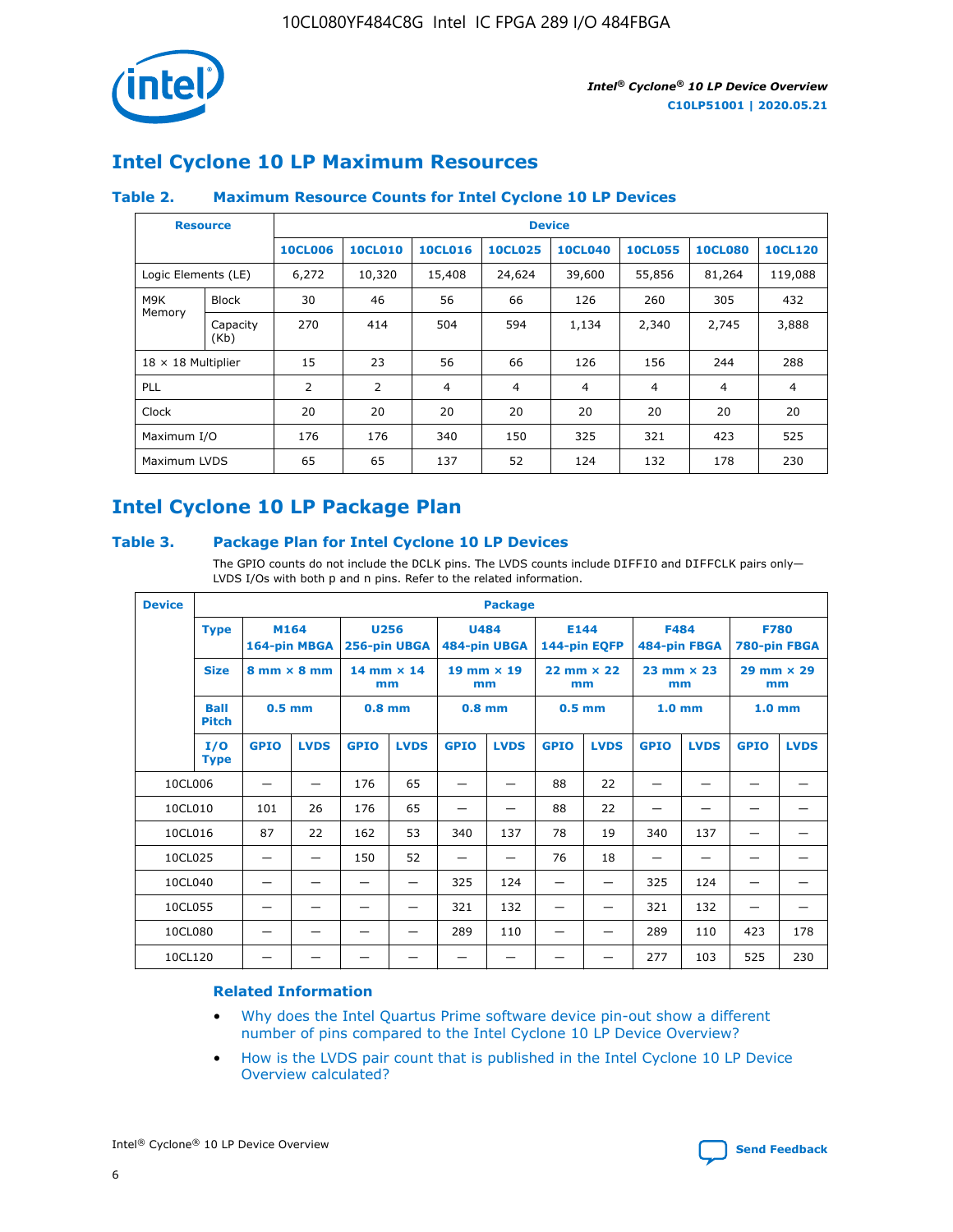*Intel® Cyclone® 10 LP Device Overview* **C10LP51001 | 2020.05.21**



## **Intel Cyclone 10 LP I/O Vertical Migration**

#### **Figure 2. Migration Capability Across Intel Cyclone 10 LP Devices**

- The arrows indicate the migration paths. The devices included in each vertical migration path are shaded. Devices with lesser I/O resources in the same path have lighter shades.
- To achieve full I/O migration across devices in the same migration path, restrict I/O usage to match the device with the lowest I/O count.



*Note:* To verify the pin migration compatibility, use the Pin Migration View window in the Intel Quartus Prime software Pin Planner.

## **Logic Elements and Logic Array Blocks**

The LAB consists of 16 logic elements (LE) and a LAB-wide control block. An LE is the smallest unit of logic in the Intel Cyclone 10 LP device architecture. Each LE has four inputs, a four-input look-up table (LUT), a register, and output logic. The four-input LUT is a function generator that can implement any function with four variables.

#### **Figure 3. Intel Cyclone 10 LP Device Family LEs**



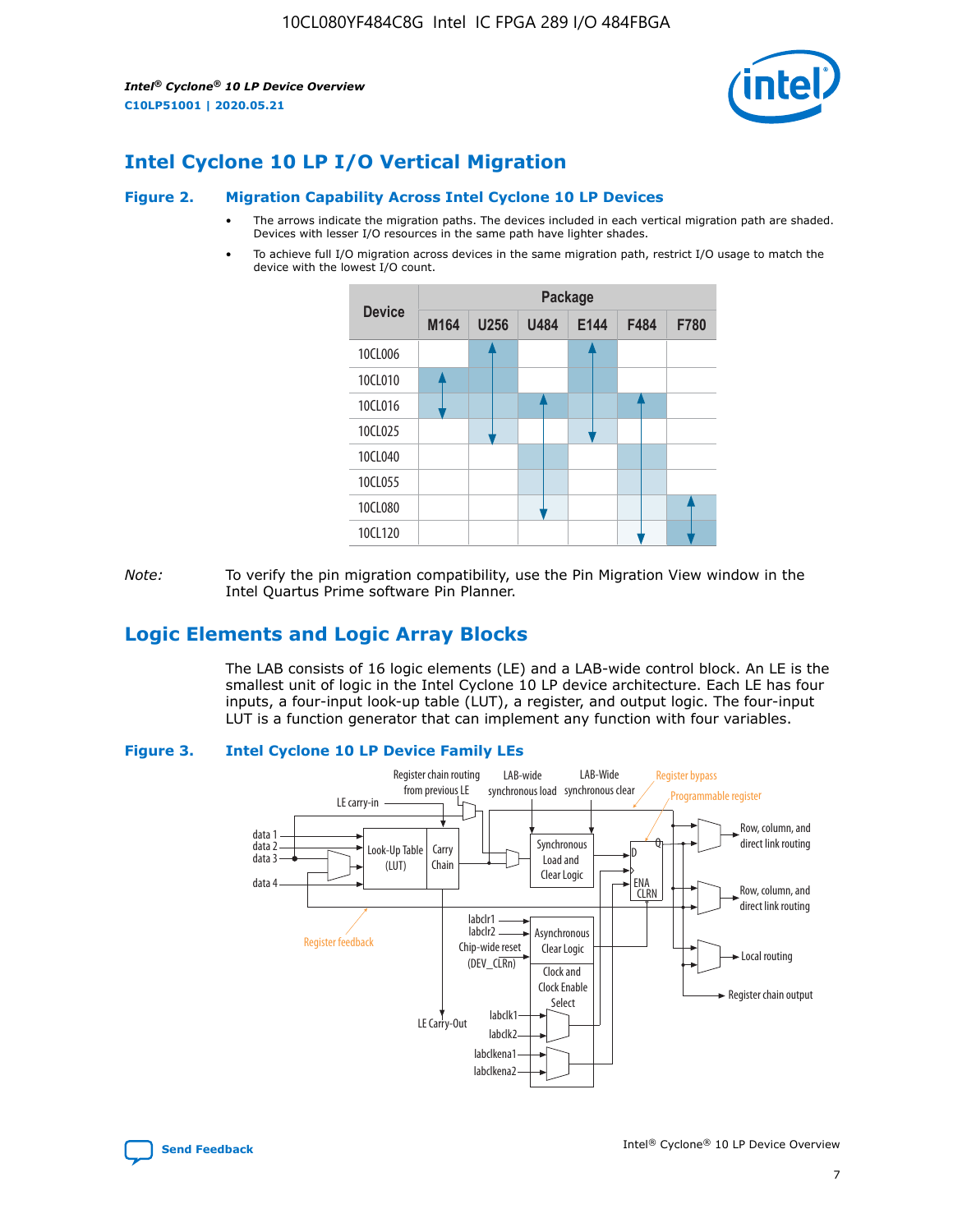

## **Embedded Multipliers**

Each embedded multiplier block in Intel Cyclone 10 LP devices supports one individual  $18 \times 18$ -bit multiplier or two individual 9  $\times$  9-bit multipliers. You can cascade the multiplier blocks to form wider or deeper logic structures.

You can control the operation of the embedded multiplier blocks using the following options:

- Parameterize the relevant IP cores with the Intel Quartus Prime parameter editor
- Infer the multipliers directly with VHDL or Verilog HDL

Intel and partners offer popular DSP IPs for Intel Cyclone 10 LP devices, including:

- Finite impulse response (FIR)
- Fast Fourier transform (FFT)
- Numerically controlled oscillator (NCO) functions

For a streamlined DSP design flow, the DSP Builder tool integrates the Intel Quartus Prime software with MathWorks Simulink and MATLAB design environments.

## **Embedded Memory Blocks**

The embedded memory structure consists of M9K memory blocks columns. Each M9K memory block of a Intel Cyclone 10 LP device provides 9 Kb of on-chip memory. You can cascade the memory blocks to form wider or deeper logic structures.

You can configure the M9K memory blocks as RAM, FIFO buffers, or ROM.

#### **Table 4. M9K Operation Modes and Port Widths**

| <b>Operation Modes</b> | <b>Port Widths</b>                           |
|------------------------|----------------------------------------------|
| Single port            | $x1, x2, x4, x8, x9, x16, x18, x32, and x36$ |
| Simple dual port       | $x1, x2, x4, x8, x9, x16, x18, x32, and x36$ |
| True dual port         | x1, x2, x4, x8, x9, x16, and x18             |

## **Clocking and PLL**

Intel Cyclone 10 LP devices feature global clock (GCLK) networks, dedicated clock pins, and general purpose PLLs.

- Up to 20 GCLK networks that drive throughout the device
- Up to 15 dedicated clock pins
- Up to four general purpose PLLs with five outputs per PLL

The PLLs provide robust clock management and synthesis for the Intel Cyclone 10 LP device. You can dynamically reconfigure the PLLs in user mode to change the clock phase or frequency.

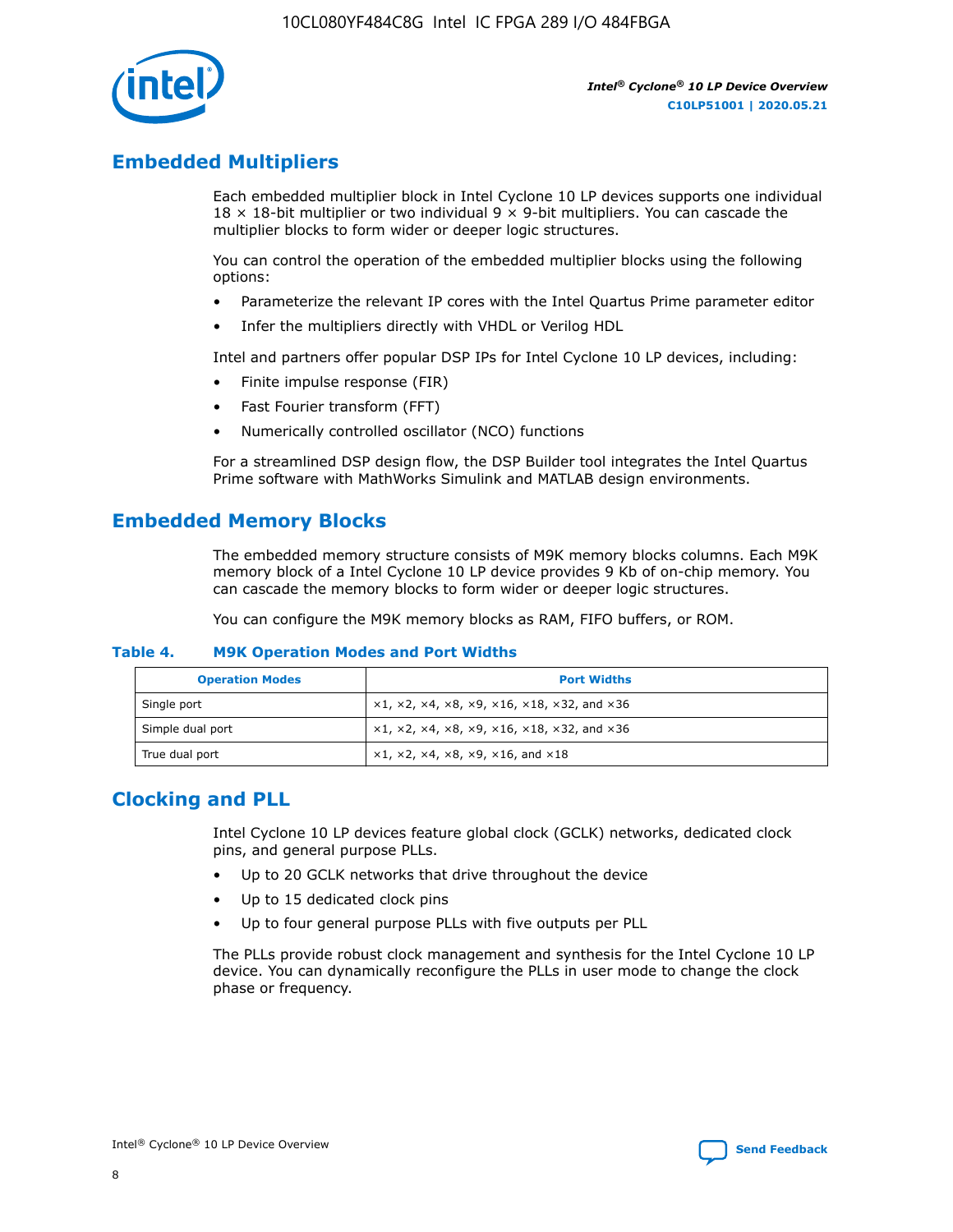10CL080YF484C8G Intel IC FPGA 289 I/O 484FBGA

*Intel® Cyclone® 10 LP Device Overview* **C10LP51001 | 2020.05.21**



## **FPGA General Purpose I/O**

Intel Cyclone 10 LP devices offer highly configurable GPIOs with these features:

- Support for over 20 popular single-ended and differential I/O standards.
- Programmable bus hold, pull-up resistors, delay, and drive strength.
- Programmable slew rate control to optimize signal integrity.
- Calibrated on-chip series termination ( $R<sub>S</sub>$  OCT) or driver impedance matching ( $R<sub>S</sub>$ ) for single-endd I/O standards.
- True and emulated LVDS buffers with LVDS SERDES implemented using logic elements in the device core.
- Hot socketing support.

## **Configuration**

Intel Cyclone 10 LP devices use SRAM cells to store configuration data. Configuration data is downloaded to the Intel Cyclone 10 LP device each time the device powers up.

You can use EPCS or EPCQ (AS x1) flash configuration devices to store configuration data and configure the Intel Cyclone 10 LP FPGAs.

- Intel Cyclone 10 LP devices support 1.5 V, 1.8 V, 2.5 V, 3.0 V, and 3.3 V programming voltages and several configuration schemes.
- The single-event upset (SEU) mitigation feature detects cyclic redundancy check (CRC) errors automatically during configuration and optionally during user  $mode<sup>(1)</sup>$ .

#### **Table 5. Configuration Schemes and Features Supported by Intel Cyclone 10 LP Devices**

| <b>Configuration Scheme</b> | <b>Configuration Method</b>     | <b>Decompression</b> | <b>Remote System</b><br><b>Upgrade</b> |  |
|-----------------------------|---------------------------------|----------------------|----------------------------------------|--|
| Active serial (AS)          | Serial configuration device     | Yes                  | Yes                                    |  |
| Passive serial (PS)         | External host with flash memory | Yes                  | Yes                                    |  |
|                             | Download cable                  | Yes                  |                                        |  |
| Fast passive parallel (FPP) | External host with flash memory |                      | Yes                                    |  |
| JTAG                        | External host with flash memory |                      |                                        |  |
|                             | Download cable                  |                      |                                        |  |

#### **Related Information**

[Configuration Devices](https://www.altera.com/products/configuration-devices/overview.html)

Provides more information about the EPCS and EPCQ configuration devices.

 $(1)$  User mode error detection is not supported on 1.0 V core voltage Intel Cyclone 10 LP device variants.

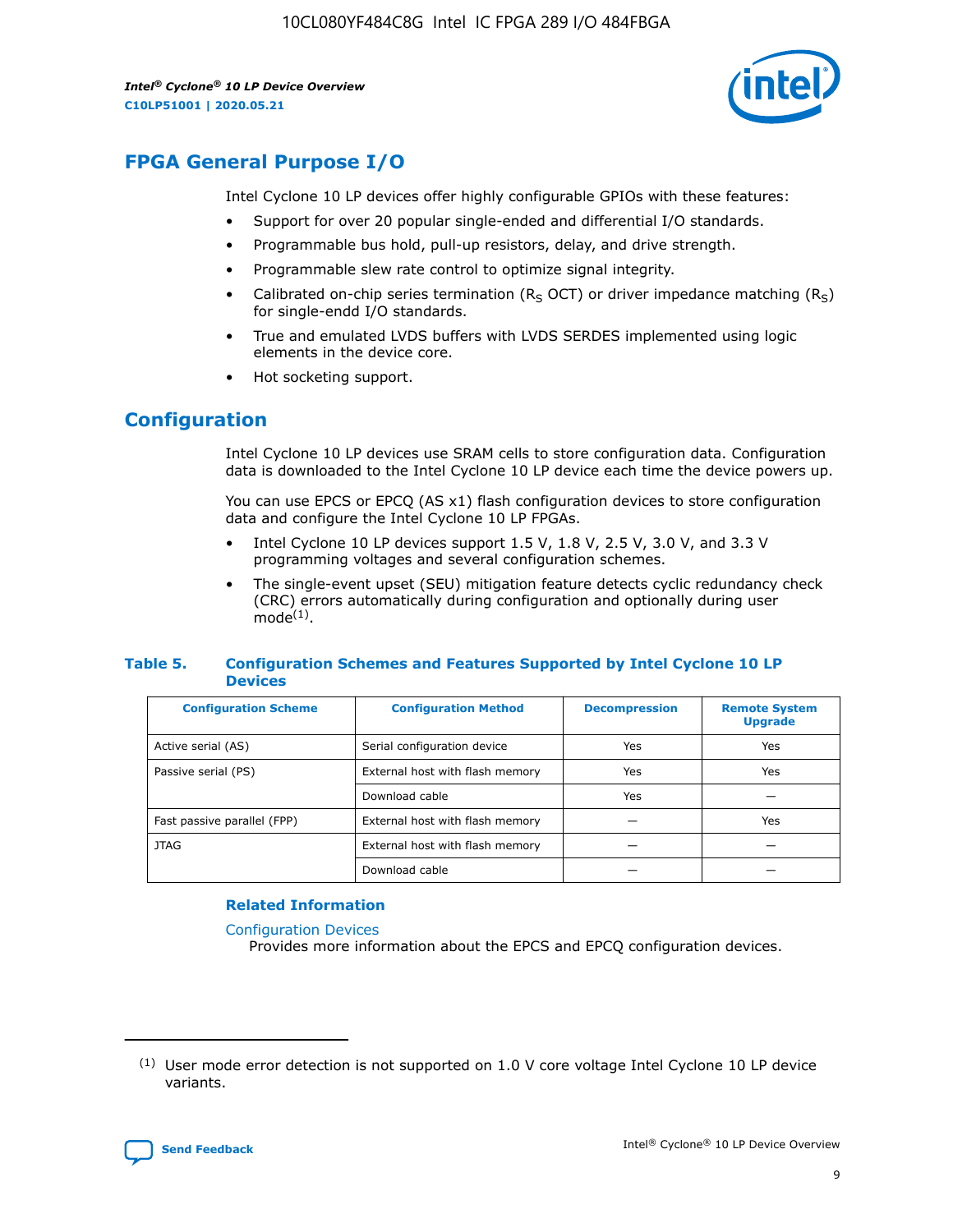10CL080YF484C8G Intel IC FPGA 289 I/O 484FBGA



*Intel® Cyclone® 10 LP Device Overview* **C10LP51001 | 2020.05.21**

## **Power Management**

Intel Cyclone 10 LP devices are built on optimized low-power process:

- Available in two core voltage options: 1.2 V and 1.0 V
- Hot socketing compliant without needing external components or special design requirements

To accelerate your design schedule, combine Intel Intel Cyclone 10 LP FPGAs with Intel Enpirion® Power Solutions. Intel's ultra-compact and efficient Intel Enpirion PowerSoCs are ideal for meeting Intel Cyclone 10 LP power requirements. Intel Enpirion PowerSoCs integrate most of the required components to provide you fullyvalidated and straightforward solutions with up to 96% efficiency. These advantages reduce your power supply design time and allow you to focus on your IP and FPGA designs.

#### **Related Information**

#### [Enpirion Power Solutions](https://www.altera.com/products/power/devices.html)

Provides more information about Enpirion PowerSoC devices.

## **Document Revision History for Intel Cyclone 10 LP Device Overview**

| <b>Document</b><br><b>Version</b> | <b>Changes</b>                                                                                                                                                                                                                                                        |
|-----------------------------------|-----------------------------------------------------------------------------------------------------------------------------------------------------------------------------------------------------------------------------------------------------------------------|
| 2020.05.21                        | At the package plan table, added description and related information links that explain how the GPIO<br>and LVDS pins are counted.                                                                                                                                    |
| 2019.12.30                        | Added related information link to the <i>Extended Temperature Device Support</i> page that provides a list of<br>devices that support the extended temperature range, their operational speed grade, and related Intel<br>Quartus Prime settings for timing analysis. |

| <b>Date</b> | <b>Version</b> | <b>Changes</b>   |
|-------------|----------------|------------------|
| May 2017    | 2017.05.08     | Initial release. |